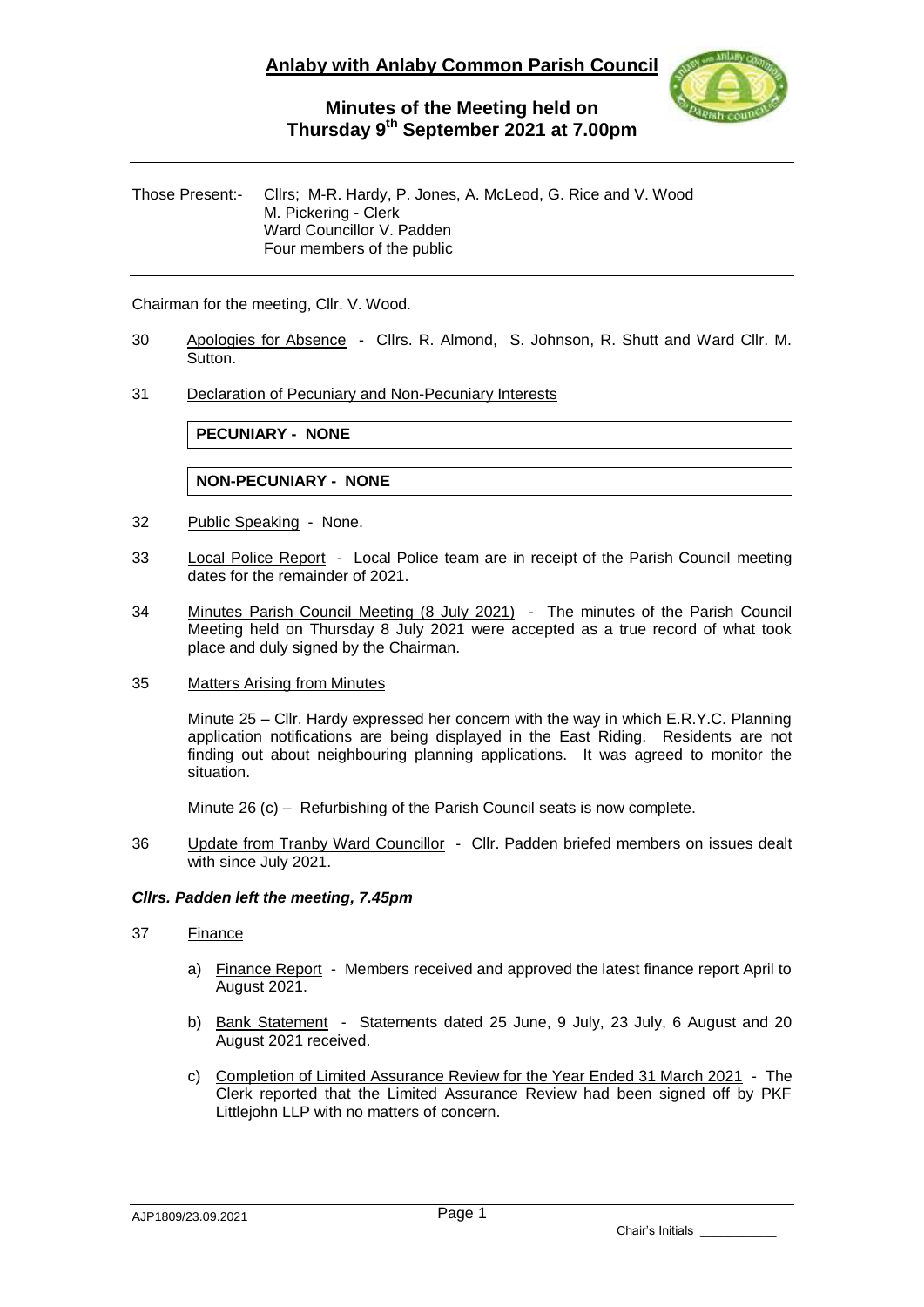

### 38 Parish Council Cheques & Standing Orders - The following cheques were approved:-

| <b>CHEQUE</b><br>NO.                           | <b>DETAILS</b>                                                 | <b>AMOUNT</b> | <b>VAT</b><br><b>AMOUNT</b> |
|------------------------------------------------|----------------------------------------------------------------|---------------|-----------------------------|
| 13TH AUGUST 2021                               |                                                                |               |                             |
| 011898                                         | Mrs. A. Pickering (Pay/Petrol/Expenses/Home<br>Working)        | £953.61       | Nil                         |
| 011899                                         | <b>Stationery (Ink Cartridges)</b>                             | £35.99        | £6.00                       |
| 011900                                         | Stationery (A4 Paper)                                          | £16.49        | £2.75                       |
| 011901                                         | Postage                                                        | £32.70        | <b>£Nil</b>                 |
| 011902                                         | Microsoft 365 Personal                                         | £5.99         | £1.00                       |
| PAYMENTS BY STANDING ORDER/DIRECT DEBIT        |                                                                |               |                             |
| 14.08.21                                       | East Riding Pension Fund - Contribution<br>Employer/Employee   | £274.88       | Nil                         |
| <b>CHEQUE</b><br>NO.                           | <b>DETAILS</b>                                                 | <b>AMOUNT</b> | <b>VAT</b><br><b>AMOUNT</b> |
| 9 <sup>TH</sup> SEPTEMBER 2021                 |                                                                |               |                             |
| 011903                                         | Mrs. A. Pickering (Pay/Petrol/Expenses/Home<br>Working)        | £949.81       | Nil                         |
| 011904                                         | Mr. A. Capraro (Repair x 1 Seat, Varnish x 8<br>Seat)          | £347.50       | Nil                         |
| 011905                                         | Npower Commercial Gas Ltd (Energy Charges<br>Festive Lighting) | £121.80       | £5.80                       |
| 011906                                         | Men in Sheds (Office/Hall Rental Aug-Oct 2021)                 | £475.00       | Nil                         |
| 011907                                         | Microsoft 365 Personal                                         | £5.99         | £1.00                       |
| 011908                                         | Mrs. A. Pickering (Ink Cartridges/Stationery)                  | £67.01        | £11.17                      |
| 011909                                         | PKF Littlejohn LLP (Limited Assurance Review)                  | £240.00       | £40.00                      |
| 011910                                         | Npower Commercial Gas Ltd (Energy Charges<br>Festive Lighting) | £30.21        | £1.44                       |
| <b>PAYMENTS BY STANDING ORDER/DIRECT DEBIT</b> |                                                                |               |                             |
| 14.09.21                                       | East Riding Pension Fund - Contribution<br>Employer/Employee   | £274.88       | Nil                         |

39 Recommendations by the Parish Council to the East Riding of Yorkshire Council on Planning Applications 9<sup>th</sup> September 2021

- $\triangleright$  FULL PLANNING PERMISSION Erection of single storey extension to rear  $-59$ Spring Gardens, Anlaby Common – **No observations.**
- $\triangleright$  FULL PLANNING PERMISSION Conversion of integral garage to create additional living accommodation - 7 Hale Close, Anlaby – **No observations.**
- > FULL PLANNING PERMISSION Erection of single storey extension to front and conversion of garage to additional living space – 107 Woodland Drive, Anlaby – **No observations.**
- FULL PLANNING PERMISSION Change of use from B8 (storage and distribution) to B2 (car workshop), erection of a single storey flat roof extension, single storey pitched roof extension with solar panels and canopy, external alterations and material changes including window and door reconfigurations and timber cladding, installation of solar panels to front elevation flat roof, erection of single storey extension to rear for plant area / cage, 2 valet bays, new 2.4m palisade fence and sliding gates to front entrance – Keyline Building Materials, 32 Springfield Way, Anlaby – **Recommend approval.**
- > VARIATION OF CONDITION(S) Variation of condition 2 (opening times) of planning permission 18/03443/PLF - Change of use of part of Bathroom Showroom (B1/B8 use) to a CrossFit/Group Training Facility (D2 use) to allow the opening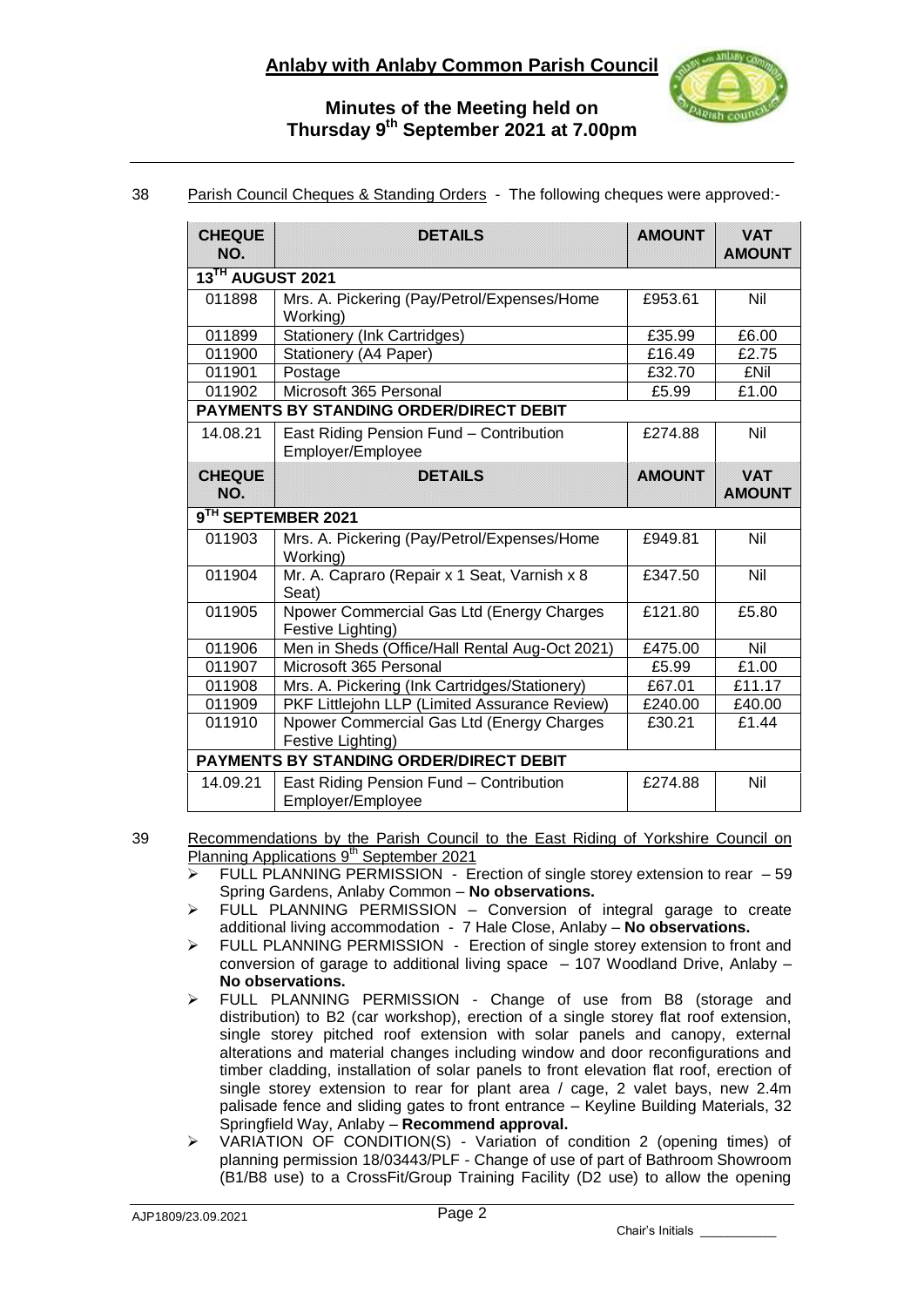

times to be changed at Unit 4 from 08:00 to 12:00 Saturday and at no time Sunday to 08:00 to 16:00 Saturday and 10:00 to 16:00 Sunday – CrossFit Humber Unit 4 Ringrose Centre, 27 Pryme Street, Anlaby – **Recommend refusal. We have major concerns about the impact these additional opening times will have on the well-being of the residents of Pryme Street due to excessive noise and dire parking conditions. We request a review of parking allocation for this facility.**

 $\triangleright$  FULL PLANNING PERMISSION – Erection of single storey extension to rear – 18 Colville Avenue, Anlaby Common - **No observations.**

Recommendations by the Parish Council to the East Riding of Yorkshire Council on Planning Applications 13<sup>th</sup> August 2021

- ►<br>► FULL PLANNING PERMISSION Erection of conservatory to rear 80 Tranby Lane, Anlaby – **Recommend approval.**
- FULL PLANNING PERMISSION Erection of a marquee (retrospective), replacement of existing rugby posts to first team pitch, erection of 6.0m high retractable ball netting system along part of North and West boundaries and replacement flood lighting stanchions - Hullensians RUFC 8 Springfield Lane, Anlaby Common – **Recommend approval.**
- > FULL PLANNING PERMISSION Erection of a single storey extension to rear following removal of existing conservatory, installation of roof lights to front and construction of dormer windows to rear – 142 Tranby Lane, Anlaby – **No observations.**
- $\triangleright$  TELECOMMINCATIONS PRIOR NOTIFICATIONS Installation of 20.00m monopole supporting 6 no. antennas with wrap around equipment cabinet at base of column, installation of 3 no. new equipment cabinets and ancillary development - Grass Verge North Of Christ Church, South Ella Way, Kirk Ella - **We are concerned about the proposed position of the equipment and the impact on public visual amenity.**
- $\triangleright$  FULL PLANNING PERMISSION Erection of a single storey extension to rear -272 Beverley Road, Anlaby – **No observations.**
- $\triangleright$  FULL PLANNING PERMISSION Erection of two storey and single storey extension to side - 23 Normanton Rise, Anlaby Common – **Recommend approval.**
- FULL PLANNING PERMISSION Erection of a dwelling, cycle shed and associated infrastructure - Land South Of 19 Ditmas Avenue, Anlaby Common – **Recommend refusal. Over-development of the site.**
- > FULL PLANNING PERMISSION Erection of single storey extension to rear -395 Beverley Road, Anlaby – **No observations.**
- $\triangleright$  STRATEGIC RESERVED MATTERS Erection of 52 dwellings following Outline permission 19/02734/STOUT (Appearance, Landscaping, Layout and Scale to be considered) - Land East Of 32 Onslow Street, Anlaby – **Noted.**
- $\triangleright$  STRATEGIC VARIATION OF CONDITION(S) Erection of warehouse and retail units (Application to remove Conditions 3 (service road) and 21 (use class) and variation of Conditions 2 (approved discharge of conditions), 4 (hard and soft landscaping), 9 (mezzanines), 10 (use classes), 13 (Flood Risk Assessment), 15 (Vehicular access), 16 (approved plans) to allow for an amended layout, and 18 (Service Area Management Plan) of planning permission 15/03599/STVAR) Anlaby Retail Park, Springfield Way, Anlaby - **We object to this application for the following reasons: We have concerns about the removal of service road and the existing traffic issues around there which further development will only make worse. We think a major rethink of Springfield Way and parallel service road and the entry points to the park are required. We strongly urge the East Riding of Yorkshire Council to look at traffic problems in this area, something which has been ongoing for years.**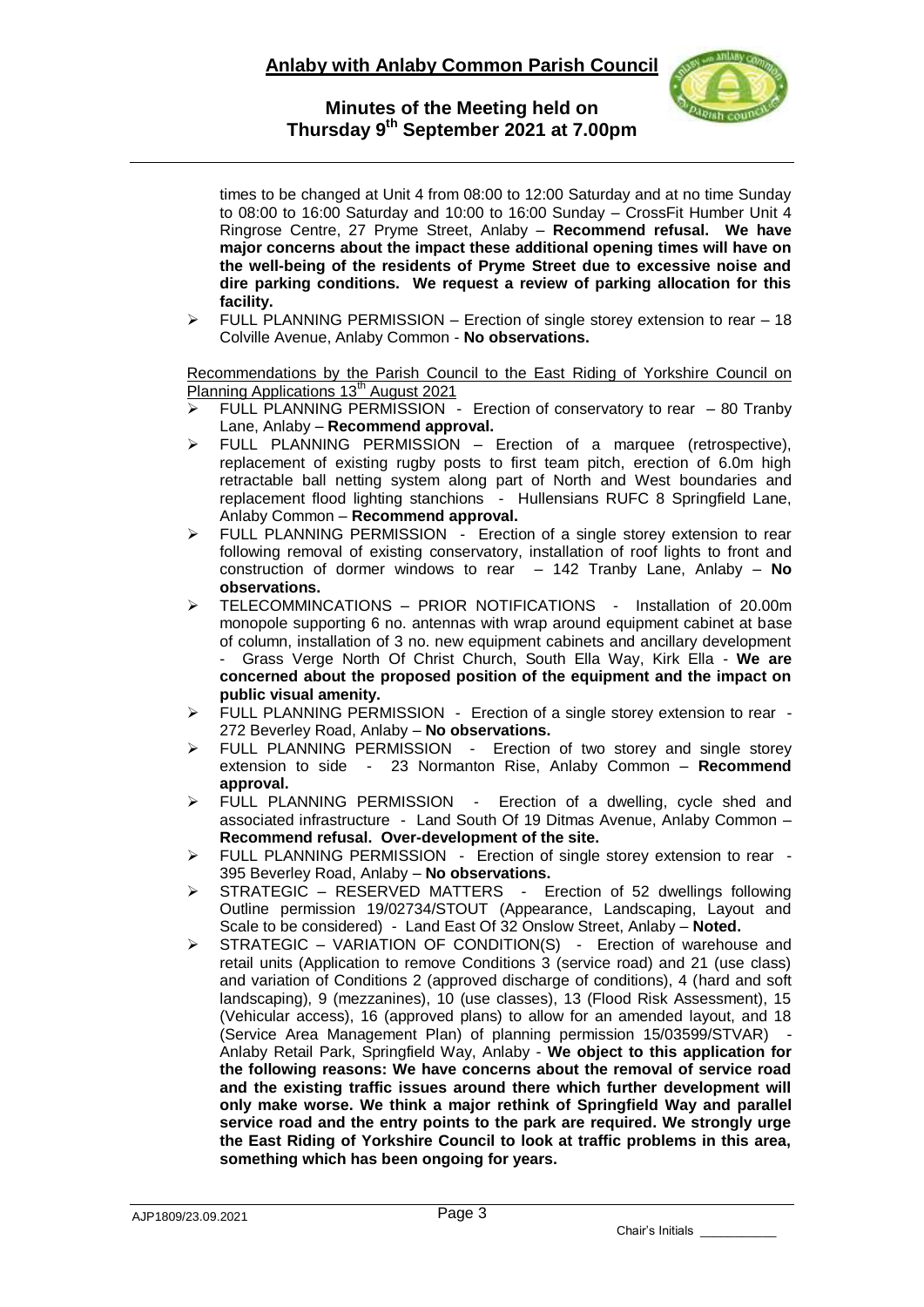# **Anlaby with Anlaby Common Parish Council**



**Minutes of the Meeting held on Thursday 9 th September 2021 at 7.00pm**

Planning Decisions

- Erection of a single storey extension to side and rear 12 Springfield Way, Anlaby – GRANTED
- Erection of a single storey extension to side and rear 82 Tranby Lane, Anlaby GRANTED
- Erection of single storey extension to side and rear 14 Park Walk, Anlaby Common – GRANTED
- Erection of single storey extension to side and alteration from pitched roof to flat roof over existing projection – 8 Lawrance Avenue, Anlaby – GRANTED
- Erection of two storey extension to side 95 Spring Gardens, Anlaby Common GRANTED
- Change of use of dry-cleaning shop to a café, with associated works including creation of a fenced seating area to front and erection of a gazebo to rear (retrospective application) – Dry Cleaning Well, 272 Hull Road, Anlaby Common – GRANTED
- Erection of single storey extension to rear 8 Glenwood Drive, Anlaby Common GRANTED
- Erection of two storey extension to side and rear following removal of existing garage and conservatory – 2 Tison Garth, Anlaby – GRANTED
- Erection of a single storey extension to front 41 Hawkshead Green, Anlaby Common – GRANTED
- Erection of canopy, alterations to increase eaves height with pitched roof and external alterations to allow change of use from builder's merchants (sui generis) to industrial use (B2) and storage/distribution (B8) (mixed use) with ancillary offices – Keyline Builders Merchants, 36 Springfield Way, Anlaby – GRANTED
- Erection of conservatory to rear 80 Tranby Lane, Anlaby GRANTED
- Erection of fence to land at the side of the property 5 Onslow Streety, Anlaby GRANTED
- Erection of a single storey extension to existing garage 14 Samman Close, Anlaby – GRANTED
- Erection of a marquee (retrospective), replacement of existing rugby posts to first team pitch, erection of 6.0m high retractable ball netting system along part of North and West boundaries and replacement flood lighting stanchions – Hullensians RUFC, 8 Springhead Lane, Anlaby Common – GRANTED
- Erection of two storey extension to side and rear, construction of dormer to rear and single storey extension to front following demolition of existing porch to front and car port to side – 30 Colville Avenue, Anlaby Common – GRANTED
- Erection of single storey extension to side and rear, construction of dormers to side and rear and installation of 2 roof lights to front – 88 Hull Road, Anlaby – GRANTED
- Erection of a single storey extension to side following demolition of existing garage - 45 Lowfield Road, Anlaby - GRANTED

### 40 Update from Working Groups

a) Community Events

Update Men in Sheds Haltemprice - Cllr. Rice gave an update on progress with Men in Sheds building and membership. The facility is open weekly on a Monday and Thursday during the hours 10am – 3pm. An Open Day is scheduled for Saturday 2nd October 2021, 10am – 2pm.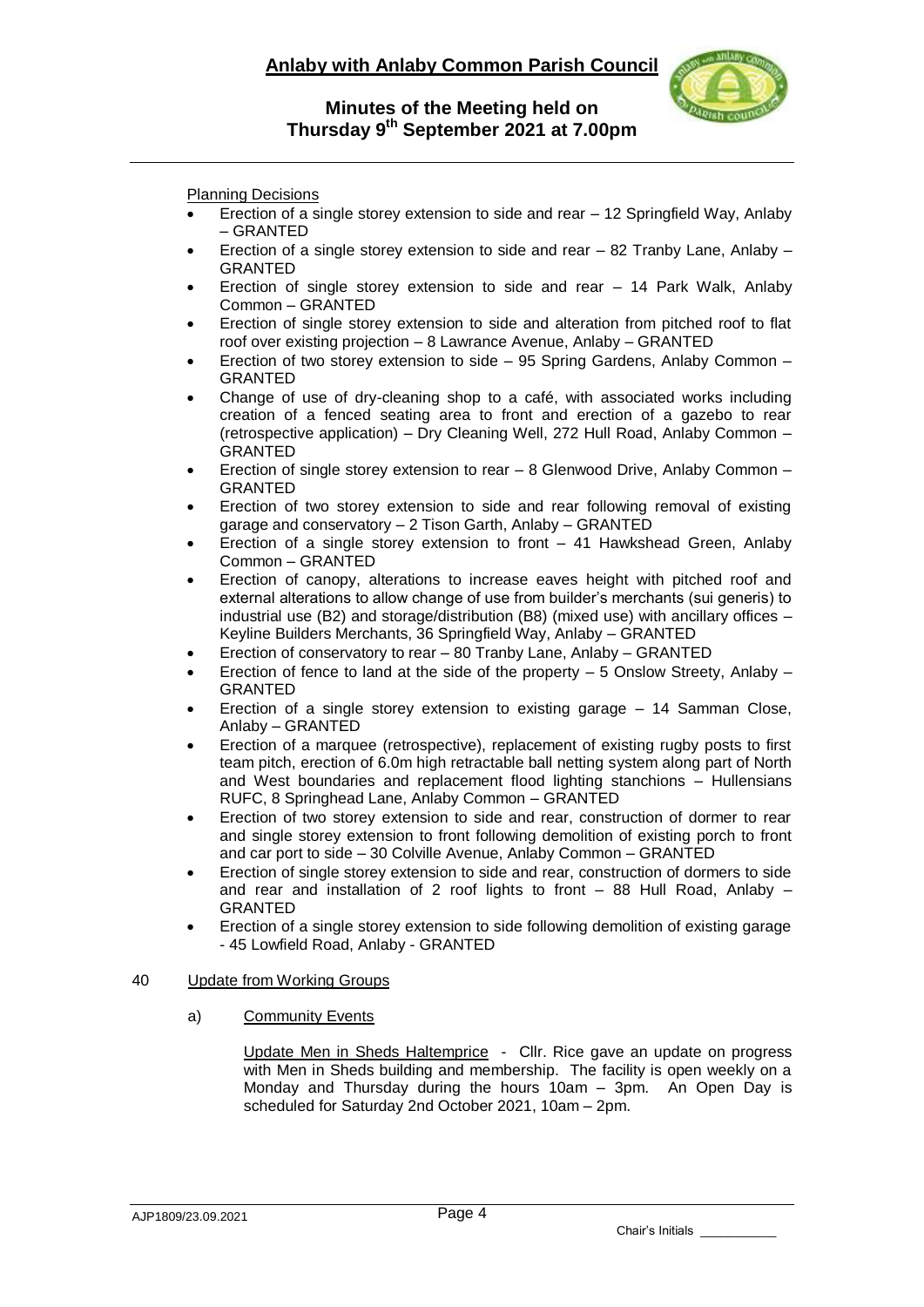# **Anlaby with Anlaby Common Parish Council**



### **Minutes of the Meeting held on Thursday 9 th September 2021 at 7.00pm**

AWAKE (Anlaby, Willerby and Kirk Ella) U3A Open Day - U3A Open Day/Relaunch will be held on Wednesday 15th September at St Andrews Church Hall, Willerby Square from 2pm until 3.30pm. They hope to showcase lots of their groups with stalls, demonstrations and culminating with cake to commemorate the 10th Anniversary.

Remembrance Sunday Poppy Wreath - Approved the purchase of one poppy wreath for the Chairman to present at St. Peter's Church Anlaby.

Queen's Platinum Jubilee - Members were asked to start considering ways in which to commemorate Her Majesty's 70 years on the throne. Clerk to start looking at prices for gifts i.e. coins, mugs, water bottles etc.

Christmas  $2021$  - It was agreed an outside event will take place on Friday  $3<sup>rd</sup>$ December 2021. Further discussion required at the October meeting regarding the format of the event.

b) Environment

Anlaby Common - A resident had reported sight of a pair of buzzards on the Common.

- c) Safety, Street Scene and Facilities Still waiting for approval from E.R.Y.C. for new litter bin sites. Residents had expressed their concern about the use of the grit from the grit bin on Windsor Avenue, Cllr. Wood to investigate.
- d) Communication Cllr. McLeod agreed to produce a November newsletter. Some topics for inclusion; Local Plan Update, ALP's Update, Christmas Events.
- e) Administration Review of Financial Management Risk Assessment - Agreed no changes. Review of Financial Regulations - Agreed no changes. Review of Grants Procedure - Agreed no changes. Review of Model Publications Scheme - Agreed no changes. Review of Standing Orders - Agreed after minor changes.

### 41 East Riding of Yorkshire Issues

Traffic Surveys Anlaby - Traffic surveys at Hull Road, Anlaby near the school and Grimston Road commenced  $6<sup>th</sup>$  September. Results will be published in due course.

Public Spaces Protection Orders Review 2022 - A review of the Public Spaces Protection Orders will commence early 2022. After discussion the Parish Council had no changes to make on the current schedule.

Completion of Tree Planting Fund - The Clerk had submitted a grant application form to the E.R.Y.C. for £3,000 to plant trees in over 30 sites in Anlaby and Anlaby Common.

42 General Correspondence

Letter re. Possibility of placing information boards at the site of the former Hull & Barnsley Railway line - Members were in receipt of a very detailed letter about the possibility of placing information boards at the site of the former Hull and Barnsley Railway Company's line and sheds at Springhead, Anlaby, similar to the feature seen at the car park at Willerby Square. Members were very interested in the idea and keen to be involved with such a project. Further discussion required at the October meeting.

Chair's Initials \_